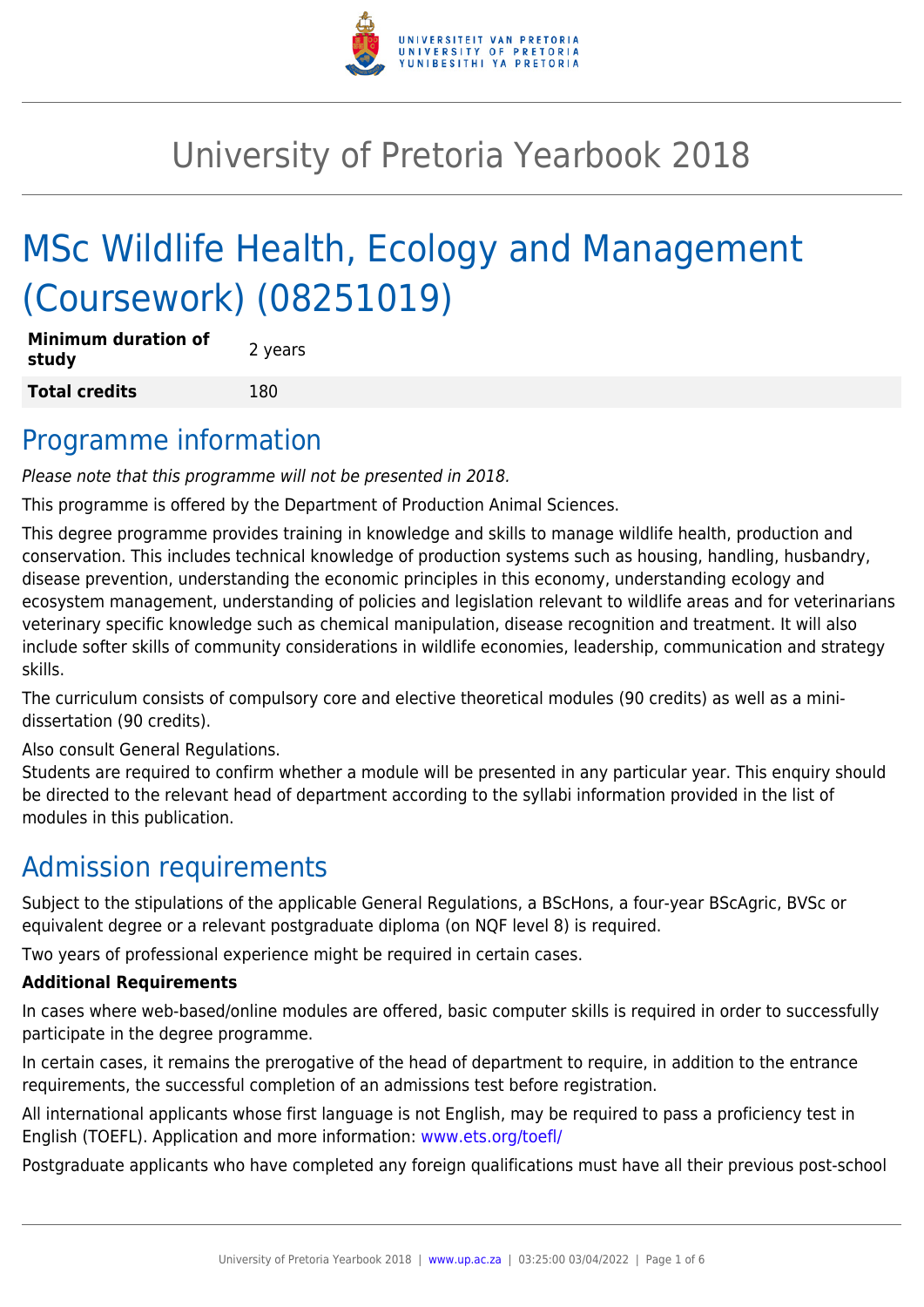

qualifications evaluated by the South African Qualifications Authority (SAQA) before applying for postgraduate studies at the University of Pretoria: [www.saqa.org.za](http://www.saqa.org.za)

#### **International requirements**

International students have to ensure they are aware of all aspects pertaining to them to study at the University of Pretoria which can be found at [www.up.ac.za/isd](http://www.up.ac.za/isd) .

# Additional requirements

In cases where web-based/online modules are offered, basic computer skills is required in order to successfully participate in the degree programme.

In certain cases, it remains the prerogative of the head of department to require, in addition to the entrance requirements, the successful completion of an admissions test before registration. A student may also be required to pass of proficiency test in English (TOEFL).

### Examinations and pass requirements

A minimum examination mark of 50% is required in each of the modules where a semester or year mark is not required. However, where a semester or year mark is required, the latter will contribute 50% to the final mark. A subminimum of 40% is required in the examination and a final mark of at least 50 % to pass the module. Instructions regarding requirements for semester, year or examination marks are published in the study guides, for the specific attention of candidates.

The MSc coursework degree is conferred by virtue of the successful completion of examinations on the coursework modules and a mini-dissertation.

If a student fails a module, he/she will have to repeat the module the following year. A module cannot be repeated more than twice.

# Research information

Also consult the General Regulations.

Candidates must submit a mini-dissertation which deals with an applied field of study. The topic is determined in consultation with the supervisor and the head of department, and must be approved according to Faculty guidelines. The mini-dissertation is based on an applied research project or related research projects (which need not be original), planned and reported by the candidate. (Assistance with statistical processing, applied specialised procedures, etc. is allowed, but must be acknowledged.)

An internal as well as external examiner will evaluate the mini-dissertation. The supervisor may not be an examiner.

The average mark of the separate marks awarded by all examiners constitutes the final mark for the minidissertation. The minimum pass mark is 50%. The Dean, on the recommendation of the head of the department, may permit a candidate who has failed, to submit an amended mini-dissertation for final adjudication.

# Pass with distinction

The degree is conferred with distinction on a student who has obtained at least 75% for the mini-dissertation and a weighted average of at least 75% in the other modules needed to comply with degree requirements, provided that a minimum pass mark of 60% in all the other modules have been obtained.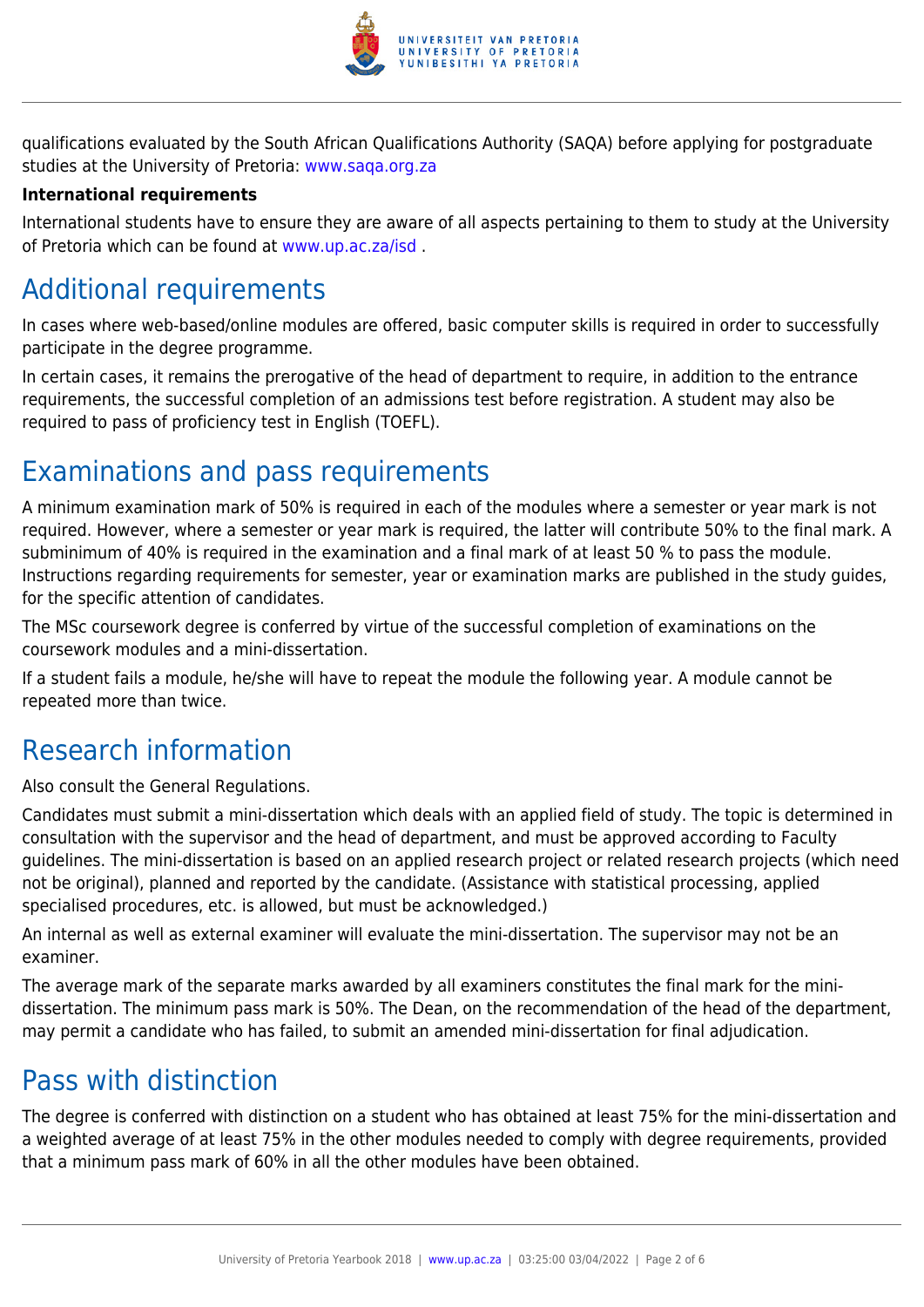

# Curriculum: Year 1

#### **Minimum credits: 90**

#### **Electives:**

**Choose 1 elective to the value of 15 credits or any appropriate 800-level module, relevant to the field of study**

### **Fundamental modules**

#### **Research methodology 813 (VRM 813)**

| <b>Module credits</b>         | 0.00                                |
|-------------------------------|-------------------------------------|
| <b>Language of tuition</b>    | Module is presented in English      |
| <b>Department</b>             | <b>Veterinary Tropical Diseases</b> |
| <b>Period of presentation</b> | Semester 1 and Semester 2           |

#### **Module content**

A web-based introductory module in research methodology that includes planning and undertaking a research project or clinical trial, collecting and analysing data, scientific writing, and enabling preparation and presenting of a research protocol.

### **Core modules**

#### **Wildlife management and production 800 (NLB 800)**

| <b>Module credits</b>         | 20.00                            |
|-------------------------------|----------------------------------|
| <b>Prerequisites</b>          | No prerequisites.                |
| Language of tuition           | Module is presented in English   |
| <b>Department</b>             | <b>Production Animal Studies</b> |
| <b>Period of presentation</b> | Semester 1                       |

#### **Module content**

This module covers wildlife management topics of husbandry (wildlife production systems, nutrition, housing and breeding) and wildlife management techniques (fire, fencing, captive management and animal welfare). The module will teach skills and tools of wildlife management.

#### **Wildlife ecology 810 (NLB 810)**

| <b>Module credits</b>         | 20.00                          |
|-------------------------------|--------------------------------|
| Language of tuition           | Module is presented in English |
| <b>Department</b>             | Animal and Wildlife Sciences   |
| <b>Period of presentation</b> | Semester 1                     |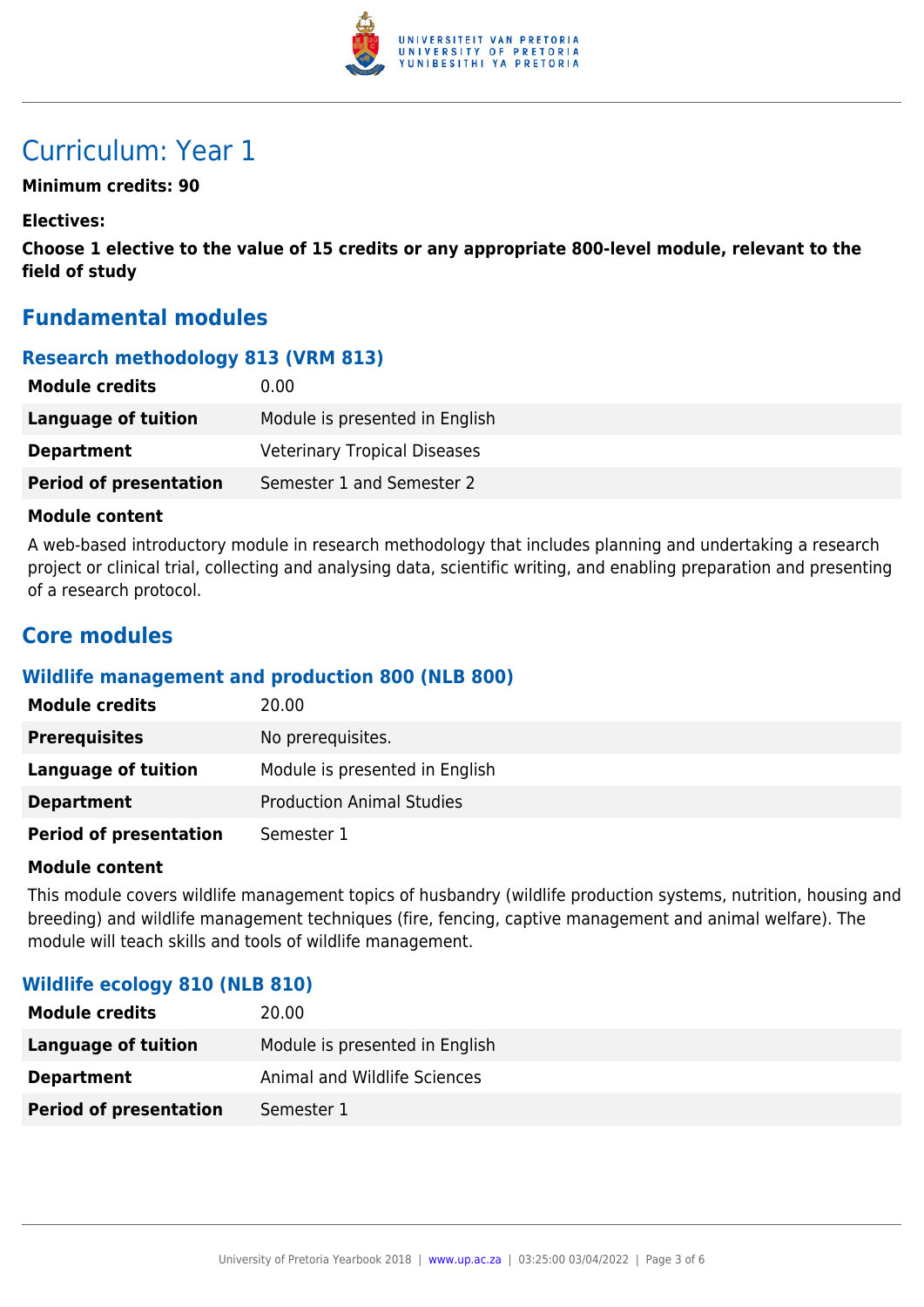

#### **Module content**

A module on plant ecology, veld management, animal ecology and plant and animal interactions. The students will gain a solid grounding and in-depth understanding of ecological theory and ecological management to maintain and improve ecosystem health. This module will provide a broad view, illustrating a wide variety of different ecosystem examples and will include in-field training in areas around HHWRS.

### **Wildlife health advanced 810 (WLS 810)**

| <b>Module credits</b>         | 20.00                            |
|-------------------------------|----------------------------------|
| <b>Language of tuition</b>    | Module is presented in English   |
| <b>Department</b>             | <b>Production Animal Studies</b> |
| <b>Period of presentation</b> | Semester 1                       |

#### **Module content**

This in depth module covers wildlife diseases within the fields of identification, pathology, diagnostics and prevention. It also will cover epidemiology including geographical information systems, and an introduction to certain statistical methods commonly used in veterinary science, and will provide the basis for further studies and research involving these techniques. "One Health" philosophy and practices with a focus on community impacts of wildlife management practices will also be covered. It provides the student with good insight into the important infectious, non-infectious and parasitic diseases.

#### **Transfrontier parks and conservation 811 (WLS 811)**

| <b>Module credits</b>         | 15.00                            |
|-------------------------------|----------------------------------|
| Language of tuition           | Module is presented in English   |
| <b>Department</b>             | <b>Production Animal Studies</b> |
| <b>Period of presentation</b> | Semester 1                       |

#### **Module content**

Community engagement issues will be covered including community based natural resource management, community research and feedback and human wildlife conflict. Conservation (principles, animal protection methods, forensics and illegal wildlife trade), economics (basic economics, trade, wildlife income systems, marketing and funding), human resources, strategy, leadership and entrepreneurship will also be covered. The students will be exposed to a broad overview and detailed case-studies relevant to areas transfrontier conservation areas in sub-Saharan Africa.

### **Elective modules**

#### **Wildlife health introduction 812 (WLS 812)**

| <b>Module credits</b>         | 15.00                            |
|-------------------------------|----------------------------------|
| Language of tuition           | Module is presented in English   |
| <b>Department</b>             | <b>Production Animal Studies</b> |
| <b>Period of presentation</b> | Semester 1                       |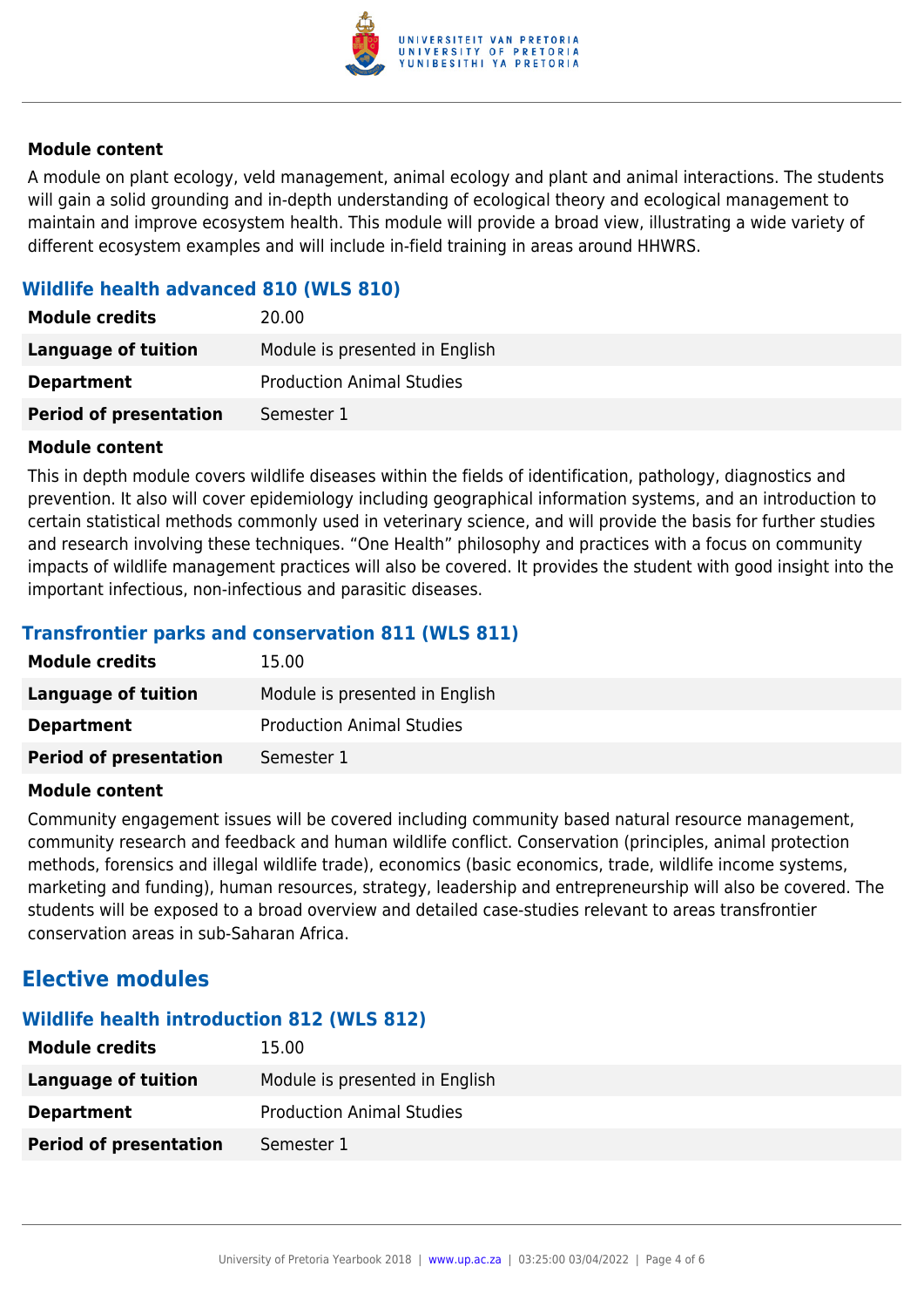

#### **Module content**

This elective module is an introduction to wildlife diseases for students that have not done a veterinary degree. It provides students with an understanding of different disease groups, their life cycles, their pathogenesis, how they are identified and legislation relevant to disease control. It also covers Primary animal health care and veterinary public health relevant to wildlife management.

#### **Wildlife veterinary specific 813 (WLS 813)**

| <b>Module credits</b>         | 15.00                            |
|-------------------------------|----------------------------------|
| <b>Prerequisites</b>          | <b>BVSc or equivalent</b>        |
| <b>Language of tuition</b>    | Module is presented in English   |
| <b>Department</b>             | <b>Production Animal Studies</b> |
| <b>Period of presentation</b> | Semester 1                       |

#### **Module content**

This module will cover veterinary relevant topics to wildlife management and conservation areas such as disease diagnoses, treatment, prevention, immobilisation, tranquilisation and reproductive management as well as veterinary specific legislation. This module is for veterinary practitioners who want to focus their skills and careers in wildlife and conservation practice.